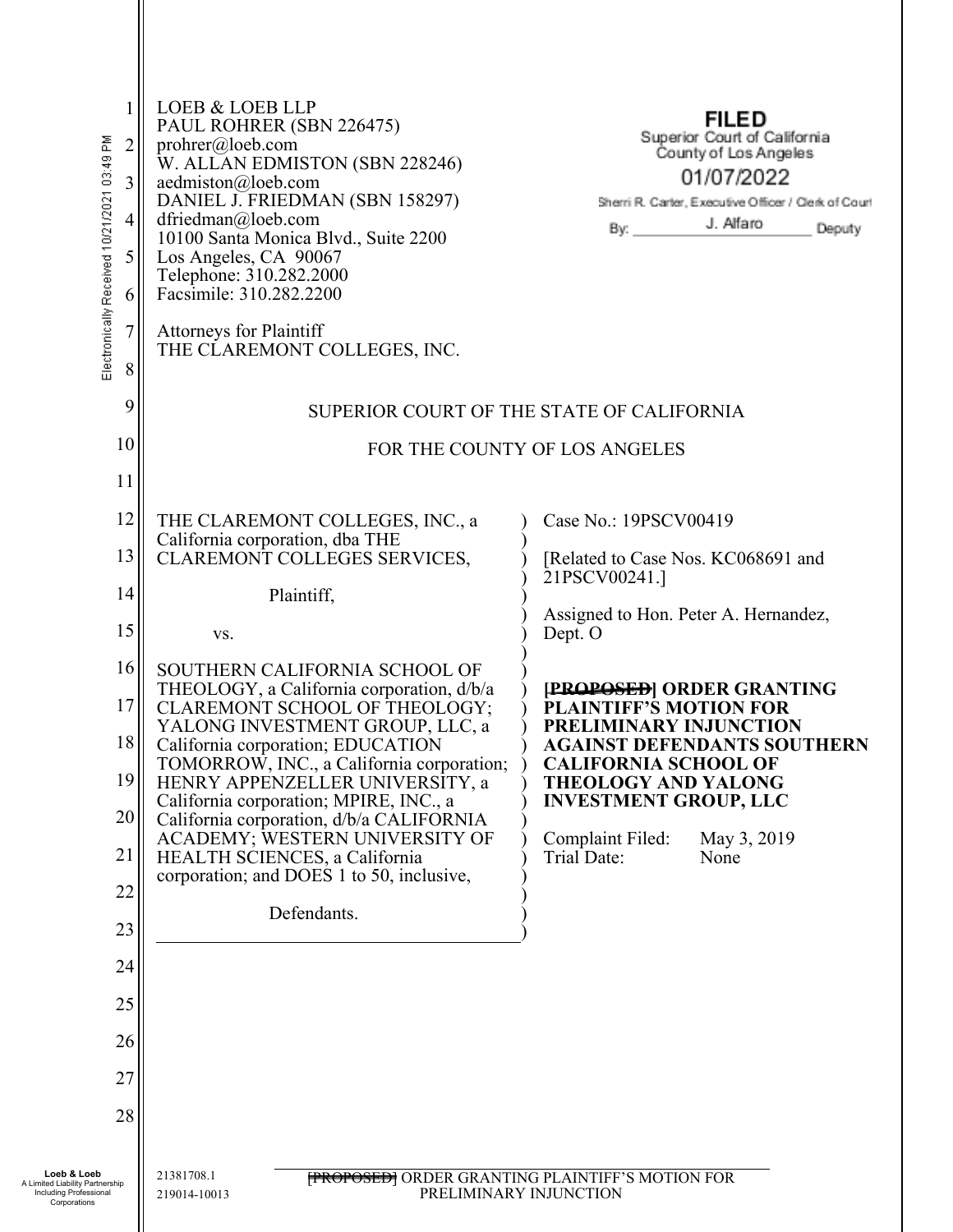1 2 3 4 5 6 7 8 9 10 11 12 13 14 15 16 17 18 19 20 21 22 23 24 25 26 27 28 21381708.1 2 Plaintiff The Claremont Colleges, Inc. d/b/a The Claremont College Services, f/k/a Claremont University Consortium (collectively "Consortium") filed a motion for a preliminary injunction (the "Motion"). The Motion came before the court on November 15, 2021, at 9:30 a.m. in Department O, the Hon. Peter A. Hernandez presiding. Appearances for the parties were noted on the record. The Court, after considering the Motion, opposition reply papers, as well as the oral argument of counsel, hereby **ORDERS** that the Motion is granted. Defendants Southern California School of Theology ("CST") and Yalong Investment Group, LLC ("Yalong") are hereby ordered and/or enjoined, pursuant to California Code of Civil Procedure ("C.C.P.") section 526 and the Court's inherent powers, as follows: a. CST is prohibited from selling or transferring any part of the subject property, located at 1325 North College Avenue, Claremont, California (the "Property"), except to Consortium, pending the final resolution of this case; b. CST is prohibited from purporting to grant any party or third party any right to use, occupy, or possess any part or portion of the Property, other than as a temporary invitee in a manner consistent with the Education Use Restriction and the operating needs of an educational institution of higher learning, pending the final resolution of this case; c. CST and Yalong are prohibited from constructing, destroying, or substantially altering any buildings, structures, or improvements on the Property, or allowing the construction, destruction, or substantial alteration of any buildings, structures, or improvements on the Property, pending the final resolution of this case; d. CST and Yalong are prohibited from subdividing the Property pending the final resolution of this case; e. Yalong is prohibited from using, occupying, or possessing any part of the Property pending the final resolution of this case; f. Yalong is prohibited from purporting to grant through sublease, assignment or otherwise, any defendant or third party any right to use, occupy, or possess any part of the Property pending the final resolution of this case;

**Loeb & Loeb**  Limited Liability Partnership Including Professional Corporations

219014-10013

[PROPOSED] ORDER GRANTING PLAINTIFF'S MOTION FOR PRELIMINARY INJUNCTION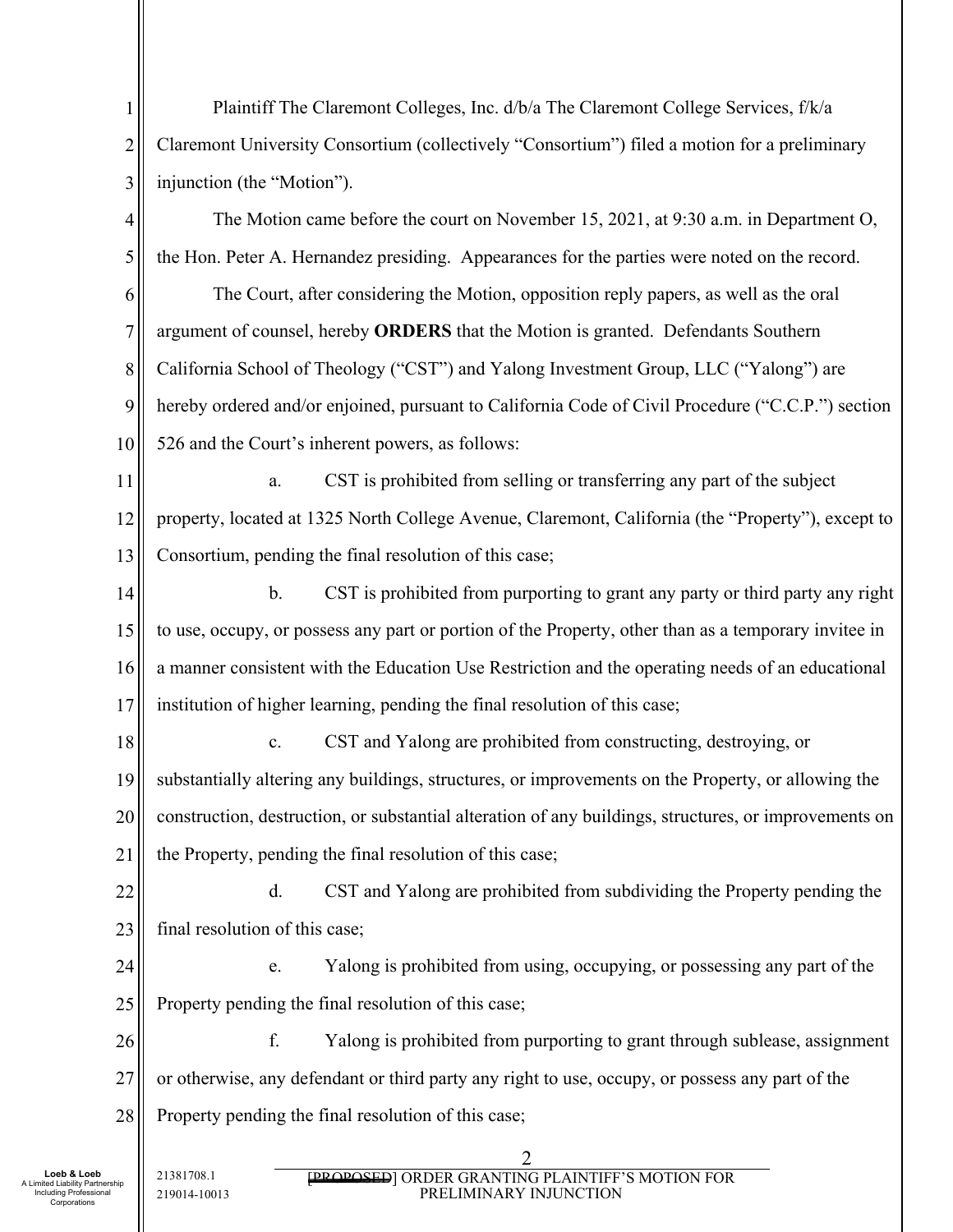| 1                                                                                        | CST is required to sequester in a separate account, held in constructive trust<br>g.                                 |  |
|------------------------------------------------------------------------------------------|----------------------------------------------------------------------------------------------------------------------|--|
| $\overline{2}$                                                                           | pending the final resolution of this case, all funds it has received, or will receive, from Yalong, the              |  |
| 3                                                                                        | other defendants, or any third party in connection with the Property;                                                |  |
| $\overline{4}$                                                                           | h.<br>CST is prohibited from borrowing money against the Property or granting                                        |  |
| 5                                                                                        | any party or third party a security interest in the Property pending the final resolution of this case;              |  |
| 6                                                                                        | and                                                                                                                  |  |
| 7                                                                                        | $\mathbf{i}$ .<br>CST and Yalong are prohibited from taking any other action to violate or                           |  |
| 8                                                                                        | otherwise interfere with the Right of First Offer and/or the Educational Use Restriction, as set                     |  |
| 9                                                                                        | forth in the 1957 Agreement, the 1957 Deed and/or the 2001 Agreement, pending the final                              |  |
| 10                                                                                       | resolution of this case.                                                                                             |  |
| 11                                                                                       | 01/07/2022                                                                                                           |  |
| 12                                                                                       | Dated:<br>Hon. Peter A. Hernandez                                                                                    |  |
| 13                                                                                       | Judge of the Superior Court of the State of California                                                               |  |
| 14                                                                                       |                                                                                                                      |  |
| 15                                                                                       |                                                                                                                      |  |
| 16                                                                                       |                                                                                                                      |  |
| 17                                                                                       |                                                                                                                      |  |
| 18                                                                                       |                                                                                                                      |  |
| 19                                                                                       |                                                                                                                      |  |
| 20                                                                                       |                                                                                                                      |  |
| 21                                                                                       |                                                                                                                      |  |
| 22                                                                                       |                                                                                                                      |  |
| 23                                                                                       |                                                                                                                      |  |
| 24                                                                                       |                                                                                                                      |  |
| 25                                                                                       |                                                                                                                      |  |
| 26                                                                                       |                                                                                                                      |  |
| 27                                                                                       |                                                                                                                      |  |
| 28                                                                                       |                                                                                                                      |  |
| Loeb & Loeb<br>A Limited Liability Partnership<br>Including Professional<br>Corporations | 3<br>21381708.1<br><b>[PROPOSED] ORDER GRANTING PLAINTIFF'S MOTION FOR</b><br>PRELIMINARY INJUNCTION<br>219014-10013 |  |
|                                                                                          |                                                                                                                      |  |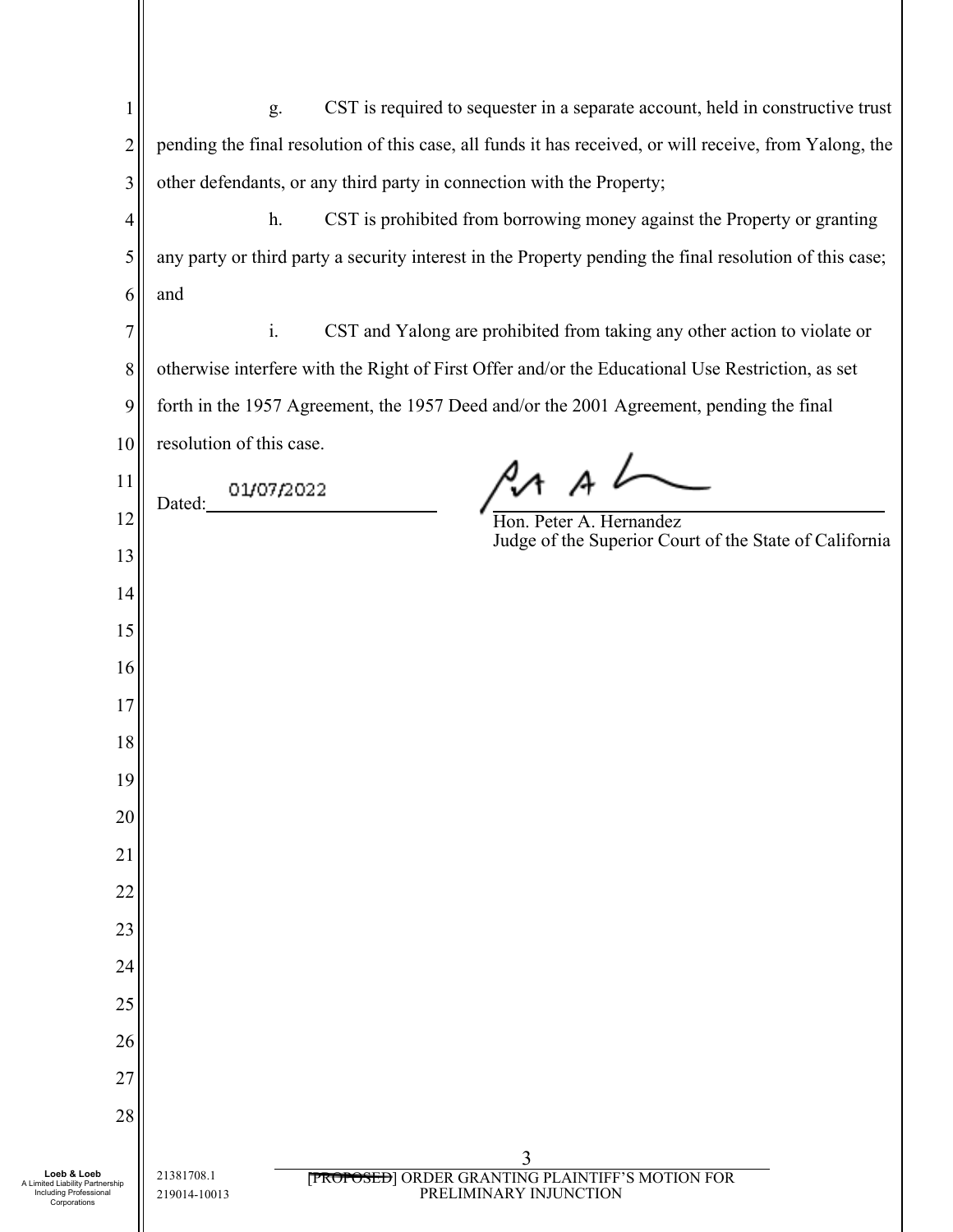| 1              | <b>PROOF OF SERVICE</b>                                                                                                                  |  |  |  |  |
|----------------|------------------------------------------------------------------------------------------------------------------------------------------|--|--|--|--|
| $\overline{c}$ | I, Jaston Archie, the undersigned, declare that:                                                                                         |  |  |  |  |
| 3              | I am employed in the County of Los Angeles, State of California, over the age of 18, and                                                 |  |  |  |  |
| $\overline{4}$ | not a party to this cause. My business address is 10100 Santa Monica Blvd., Suite 2200, Los                                              |  |  |  |  |
| 5              |                                                                                                                                          |  |  |  |  |
| 6              | Angeles, CA 90067.<br>On October 21, 2021, I caused to be served a true copy of the foregoing [PROPOSED]                                 |  |  |  |  |
| 7              | <b>ORDER GRANTING PLAINTIFF'S MOTION FOR PRELIMINARY INJUNCTION</b>                                                                      |  |  |  |  |
| $8\,$          |                                                                                                                                          |  |  |  |  |
| 9              | AGAINST DEFENDANTS SOUTHERN CALIFORNIA SCHOOL OF THEOLOGY AND                                                                            |  |  |  |  |
| 10             | YALONG INVESTMENT GROUP, LLC on the parties in this cause as follows:<br>☑                                                               |  |  |  |  |
|                | (VIA ELECTRONIC TRANSMISSION) I caused such document to be served through                                                                |  |  |  |  |
| 11             | electronic transmission by an approved Electronic Filing Service Provider as part of the Pomona                                          |  |  |  |  |
| 12             | Superior Court of California e-filing system, to the email addresses set forth below.                                                    |  |  |  |  |
| 13             | ☑<br>(VIA ELECTRONIC MAIL) by transmitting the above named document to the email                                                         |  |  |  |  |
| 14             | addresses set forth below.                                                                                                               |  |  |  |  |
| 15             | Counsel for Defendant Yalong Investment<br>Anthony C. Duffy<br>Group, LLC<br>Law Office of Anthony C. Duffy                              |  |  |  |  |
| 16             | 17011 Beach Blvd., 9th Floor                                                                                                             |  |  |  |  |
| 17             | Huntington Beach, CA 92647<br>Telephone: (714) 596-7949                                                                                  |  |  |  |  |
| 18             | email: aduffy@aduffylaw.com                                                                                                              |  |  |  |  |
| 19             | Counsel for Defendant Southern California<br>Charles M. Clark, Esq.<br>School Of Theology dba Claremont School of<br>Kathryn Casey, Esq. |  |  |  |  |
| 20             | <i>Theology</i><br>Jackson Tidus, a Law Corporation                                                                                      |  |  |  |  |
| 21             | 2030 Main Street, Suite 1200<br>Irvine, CA 92614                                                                                         |  |  |  |  |
| 22             | Telephone: (949) 752-8585<br>email: cclark@jacksontidus.law                                                                              |  |  |  |  |
| 23             | email: kcasey@jacksontidus.law                                                                                                           |  |  |  |  |
| 24             | ☑<br>(VIA U.S. MAIL) by placing the above named document in a sealed envelope addressed as                                               |  |  |  |  |
| 25             | set forth below and by then placing such sealed envelope for collection and mailing with the                                             |  |  |  |  |
| 26             | United States Postal Service in accordance with Loeb & Loeb LLP's ordinary business practices.                                           |  |  |  |  |
| 27             |                                                                                                                                          |  |  |  |  |
| 28             |                                                                                                                                          |  |  |  |  |
|                | 21381708.1                                                                                                                               |  |  |  |  |
| ership         | DDOOE OF CEDVICE                                                                                                                         |  |  |  |  |